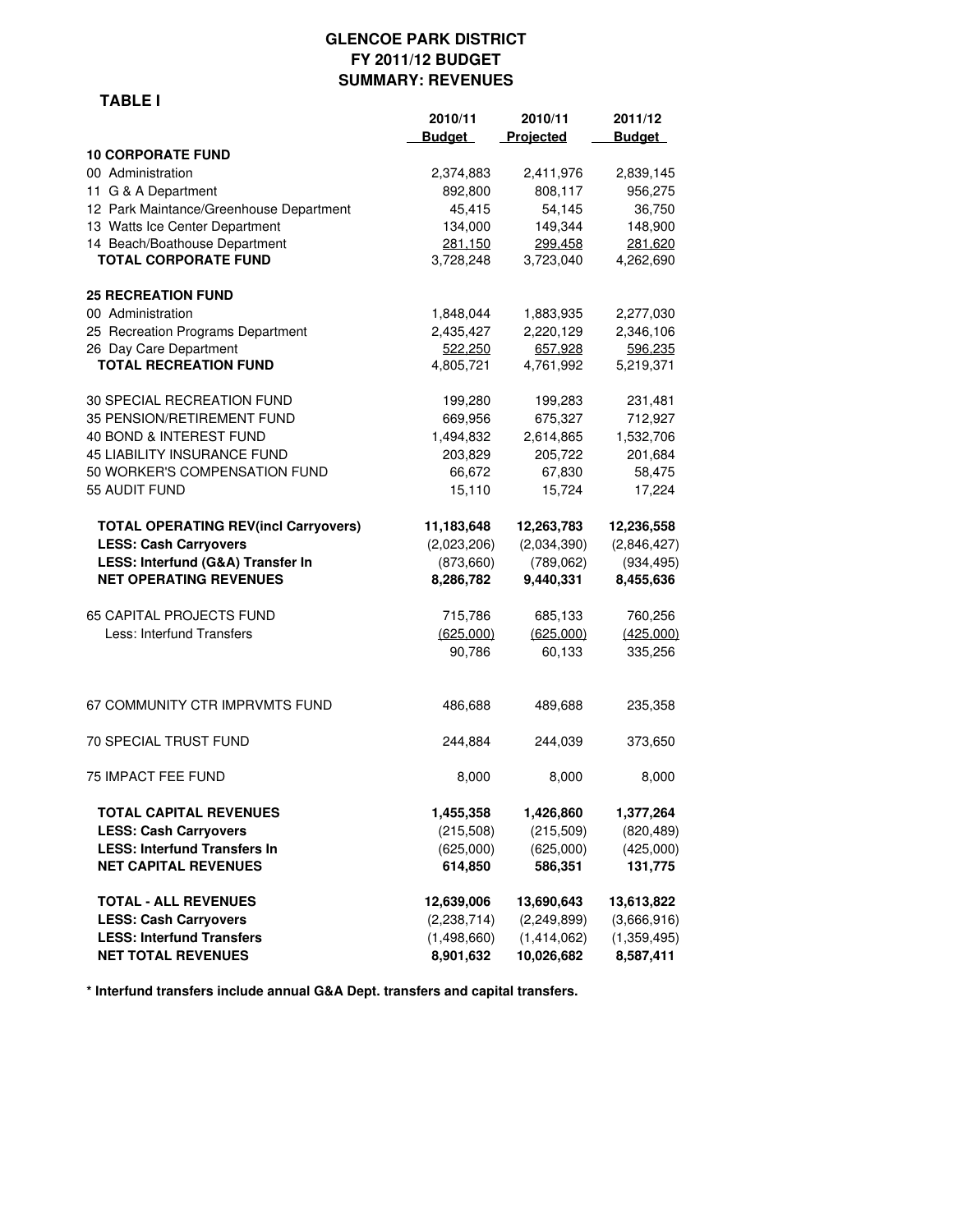# **GLENCOE PARK DISTRICT FY 2011/12 BUDGET SUMMARY: EXPENSES**

#### **TABLE II**

|                                                                                                                     | 2010/11<br><b>Budget</b>              | 2010/11<br>Projected                   | 2011/12<br><b>Budget</b>              |
|---------------------------------------------------------------------------------------------------------------------|---------------------------------------|----------------------------------------|---------------------------------------|
| <b>10 CORPORATE FUND</b>                                                                                            |                                       |                                        |                                       |
| 00 Administration                                                                                                   | 425,000                               | 425,000                                | 425,000                               |
| 11 G & A Department                                                                                                 | 892,800                               | 808,117                                | 956,275                               |
| 12 Park Maintance/Greenhouse Department                                                                             | 948,200                               | 945,879                                | 984,300                               |
| 13 Watts Ice Center Department                                                                                      | 219,120                               | 229,153                                | 229,555                               |
| 14 Beach/Boathouse Department                                                                                       | 344.260                               | 339.891                                | 347,540                               |
| SUB-TOTAL                                                                                                           | 2,829,380                             | 2,748,040                              | 2,942,670                             |
| LESS: Interfund Transfers (G&A/Capital)<br><b>TOTAL CORPORATE FUND</b>                                              | (765, 725)<br>2,063,655               | (732, 740)<br>2,015,300                | (789, 455)<br>2,153,215               |
| <b>25 RECREATION FUND</b>                                                                                           |                                       |                                        |                                       |
| 00 Administration                                                                                                   | 1,725,395                             | 1,494,517                              | 1,775,690                             |
| 25 Recreation Programs Department                                                                                   | 1,765,403                             | 1,569,725                              | 1,705,864                             |
| 26 Day Care Department                                                                                              | 465.390                               | 471.295                                | 500.235                               |
| SUB-TOTAL                                                                                                           | 3,956,188                             | 3,535,537                              | 3,981,789                             |
| LESS: Interfund Transfers (G&A)                                                                                     | (532.935)                             | (481, 322)                             | (570, 040)                            |
| <b>TOTAL RECREATION FUND</b>                                                                                        | 3,423,253                             | 3,054,215                              | 3,411,749                             |
| <b>30 SPECIAL RECREATION FUND</b>                                                                                   | 171,322                               | 175,787                                | 140,512                               |
| 35 PENSION/RETIREMENT FUND                                                                                          | 458,000                               | 431,340                                | 488,000                               |
| 40 BOND & INTEREST FUND                                                                                             | 1,252,097                             | 2,366,509                              | 1,241,304                             |
| <b>45 LIABILITY INSURANCE FUND</b>                                                                                  | 131,270                               | 118,638                                | 128,592                               |
| 50 WORKER'S COMPENSATION FUND                                                                                       | 31,505                                | 31,505                                 | 36,158                                |
| 55 AUDIT FUND                                                                                                       | 10,000                                | 10,000                                 | 10,500                                |
| <b>TOTAL OPERATING EXPENSES</b><br>LESS: Interfund Transfers(G&A/Capital)<br><b>NET OPERATING EXPENSES</b>          | 8,839,762<br>(1,298,660)<br>7,541,102 | 9,417,356<br>(1,214,062)<br>8,203,294  | 8,969,525<br>(1,359,495)<br>7,610,030 |
|                                                                                                                     |                                       |                                        |                                       |
| <b>65 CAPITAL PROJECTS FUND</b>                                                                                     | 712,000                               | 350,877                                | 663,025                               |
| <b>LESS: Interfund Transfers</b>                                                                                    | 0<br>712,000                          | 0<br>350,877                           | 0<br>663,025                          |
|                                                                                                                     |                                       |                                        |                                       |
| 67 COMMUNITY CTR IMPRVMTS FUND                                                                                      | 315,000                               | 254,330                                | 50,000                                |
| <b>LESS: Interfund Transfers</b>                                                                                    | (200,000)                             | (200,000)                              | $\Omega$                              |
|                                                                                                                     | 115,000                               | 54,330                                 | 50,000                                |
| <b>70 SPECIAL TRUST FUND</b>                                                                                        | 6,963                                 | 1,164                                  | 145,787                               |
| <b>LESS: Interfund Transfers</b>                                                                                    | $\overline{0}$                        | $\Omega$                               | $\Omega$                              |
|                                                                                                                     | 6,963                                 | 1,164                                  | 145,787                               |
| 75 IMPACT FEE FUND                                                                                                  | 0                                     | 0                                      | 0                                     |
| TOTAL CAPITAL EXPENSES                                                                                              | 1,033,963                             | 606,371                                | 858,812                               |
| <b>LESS: Interfund Transfers</b><br><b>NET CAPITAL EXPENSES</b>                                                     | (200.000)<br>833,963                  | (200.000)<br>406,371                   | 0<br>858,812                          |
| <b>TOTAL - ALL EXPENSES(incl trfs)</b><br><b>LESS: Total Interfund Transfers</b><br><b>NET TOTAL - ALL EXPENSES</b> | 9,873,725<br>(1,498,660)<br>8,375,065 | 10,023,727<br>(1,414,062)<br>8,609,665 | 9,828,337<br>(1,359,495)<br>8,468,842 |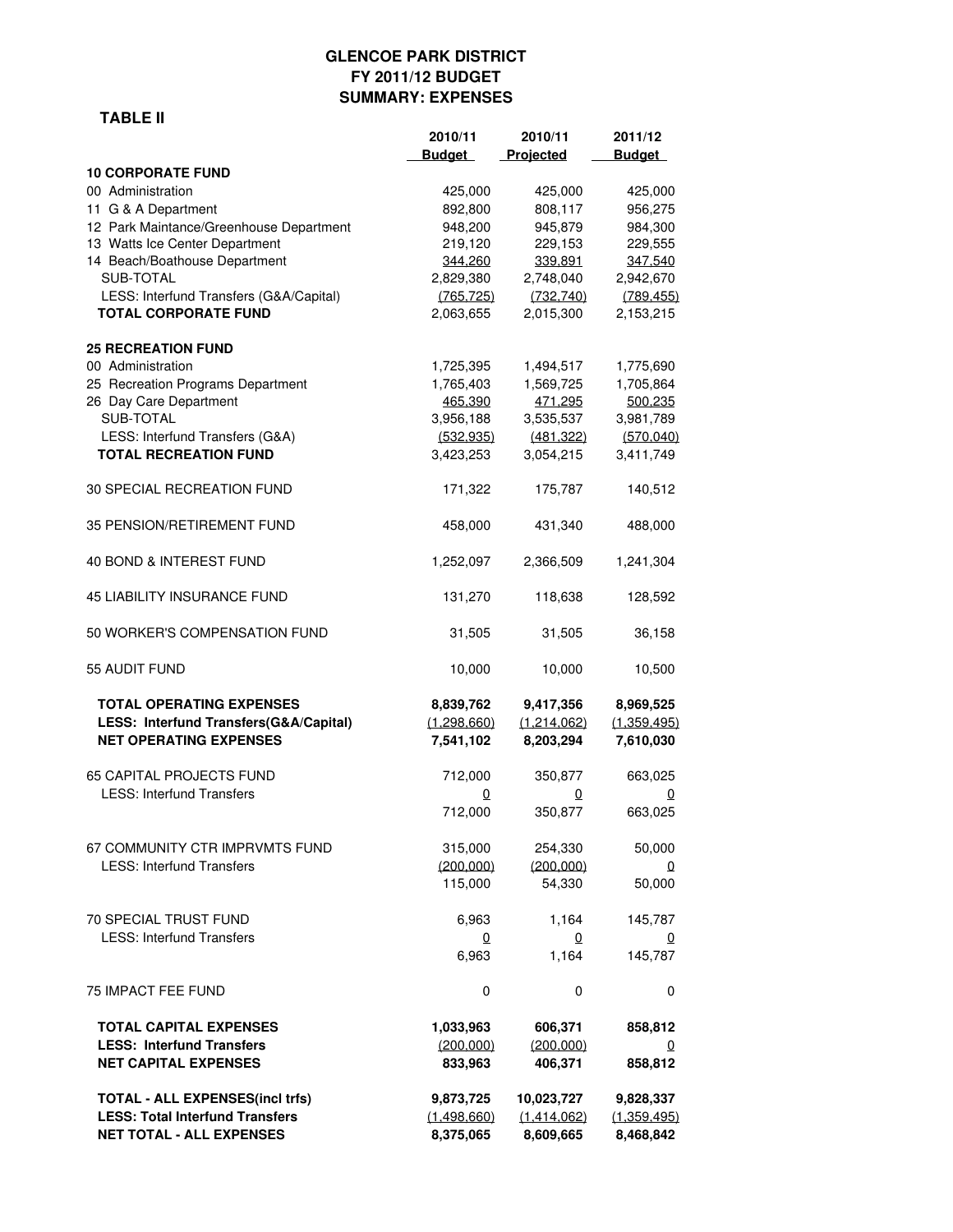## **GLENCOE PARK DISTRICT FY 2011/12 BUDGET SUMMARY: OPERATING SURPLUS/(DEFICIT)**

#### **TABLE III**

|                                                              | 2010/11              | 2010/11              | 2011/12                |
|--------------------------------------------------------------|----------------------|----------------------|------------------------|
|                                                              | <b>Budget</b>        | Projected            | <b>Budget</b>          |
| <b>10 CORPORATE FUND</b>                                     |                      |                      |                        |
| 00 - Administration                                          | 1,949,883            | 1,986,976            | 2,414,145              |
| 11 - G & A Department                                        | 0                    | 0                    | 0                      |
| 12 - Park Maintance/Greenhouse Department                    | (902, 785)           | (891,734)            | (947, 550)             |
| 13 Watts Ice Center Department                               | (85, 120)            | (79, 809)            | (80, 655)              |
| 14 Beach/Boathouse Department<br><b>TOTAL CORPORATE FUND</b> | (63, 110)<br>898,868 | (40, 433)<br>975,000 | (65, 920)<br>1,320,020 |
|                                                              |                      |                      |                        |
| <b>25 RECREATION FUND</b>                                    |                      |                      |                        |
| 00 - Administration                                          | 122,649              | 389,418              | 501,340                |
| 25 Recreation Programs Department                            | 670,024              | 650,404              | 640,242                |
| 26 Day Care Department                                       | 56.860               | 186.633              | 96.000                 |
| <b>TOTAL RECREATION FUND</b>                                 | 849,533              | 1,226,455            | 1,237,582              |
| 30 SPECIAL RECREATION FUND                                   | 27,958               | 23,496               | 90,969                 |
| 35 PENSION/RETIREMENT FUND                                   | 211,956              | 243,987              | 224,927                |
| 40 BOND & INTEREST FUND                                      | 242,735              | 248,356              | 291,402                |
| <b>45 LIABILITY INSURANCE FUND</b>                           | 72,559               | 87,084               | 73,092                 |
| 50 WORKER'S COMPENSATION FUND                                | 35,167               | 36,325               | 22,317                 |
| 55 AUDIT FUND                                                | 5,110                | 5,724                | 6,724                  |
| <b>TOTAL OPERATING NET</b>                                   | 2,343,886            | 2,846,427            | 3,267,033              |
| 65 CAPITAL PROJECTS FUND                                     | 3,786                | 334,256              | 97,231                 |
| 67 COMMUNITY CTR IMPRVMTS FUND                               | 171,688              | 235,358              | 185,358                |
| <b>70 SPECIAL TRUST FUND</b>                                 | 237,921              | 242,875              | 227,863                |
| <b>75 IMPACT FEE FUND</b>                                    | 8,000                | 8,000                | 8,000                  |
| <b>TOTAL NET - CAPITAL FUNDS</b>                             | 421,395              | 820,489              | 518,452                |
| <b>TOTAL NET - ALL FUNDS</b>                                 | 2,765,281            | 3,666,916            | 3,785,485              |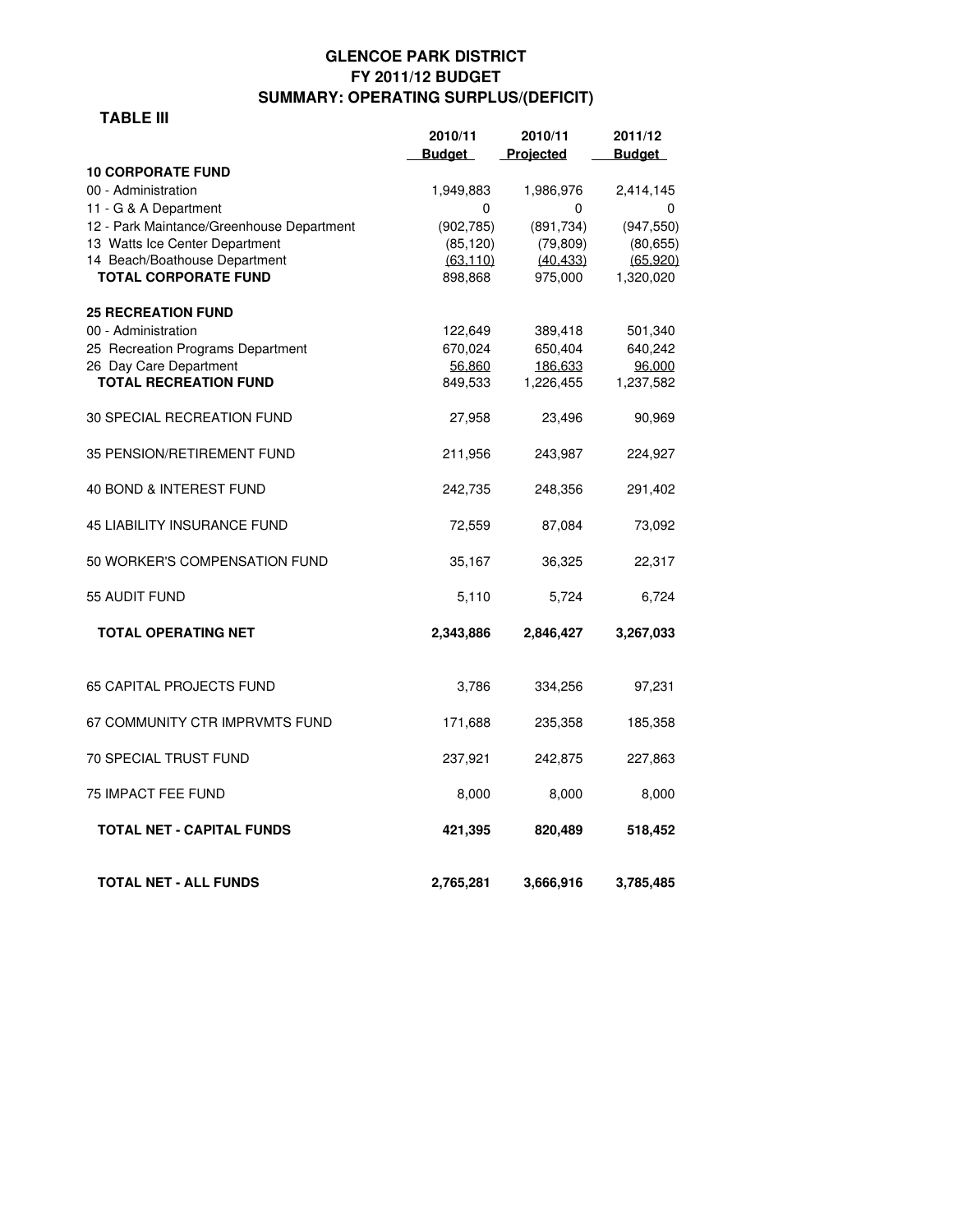# **CORPORATE FUND GENERAL & ADMINISTRATIVE DEPARTMENT ALLOCATION OF GENERAL & ADMINISTRATIVE COSTS**

|                                            | AS $%$ | G & A               |
|--------------------------------------------|--------|---------------------|
| <b>OPERATING DEPARTMENT</b>                |        | OF TOTAL ALLOCATION |
| 2011/12 BUDGET                             |        |                     |
| Parks & Maintenance                        | 28%    | 261,660             |
| <b>Watts Ice Center</b>                    | 4%     | 37,380              |
| Beach                                      | 7%     | 65,415              |
| Recreation                                 | 58%    | 541,385             |
| Day Care                                   | 3%     | 28,655              |
| Subtotal                                   |        | 934,495             |
| G& A Dept. Employee Insurance Contribution |        | 21.780              |
| <b>TOTAL</b>                               |        | 956,275             |
| 2010/11 PROJECTED                          |        |                     |
| Parks & Maintenance                        | 28%    | 220,940             |
| <b>Watts Ice Center</b>                    | 4%     | 31,565              |
| Beach                                      | 7%     | 55,235              |
| Recreation                                 | 57%    | 453,422             |
| Daycare                                    | 4%     | 27,900              |
| Subtotal                                   |        | 789,062             |
| G&A Dept. Employee Insurance Contribution  |        | <u>19,055</u>       |
| <b>TOTAL</b>                               |        | 808,117             |
| 2010/11 BUDGET                             |        |                     |
| Parks & Maintenance                        | 28%    | 244,625             |
| <b>Watts Ice Center</b>                    | 4%     | 34,945              |
| Beach                                      | 7%     | 61,155              |
| Recreation                                 | 57%    | 505,035             |
| Day Care                                   | 4%     | 27.900              |
| Subtotal                                   |        | 873,660             |
| G& A Dept. Employee Insurance Contribution |        | <u> 19,140</u>      |
| <b>TOTAL</b>                               |        | 892,800             |
| <b>2009/10 ACTUAL</b>                      |        |                     |
| Parks & Maintenance                        | 28%    | 235,758             |
| <b>Watts Ice Center</b>                    | 4%     | 33,678              |
| Beach                                      | 7%     | 58,938              |
| Recreation                                 | 57%    | 485,859             |
| Day Care                                   | 4%     | 27.760              |
| <b>TOTAL</b>                               |        | 841,993             |
| G&A Dept. Employee Insurance Contribution  |        | 18.793              |
| <b>TOTAL</b>                               |        | 860,786             |
|                                            |        |                     |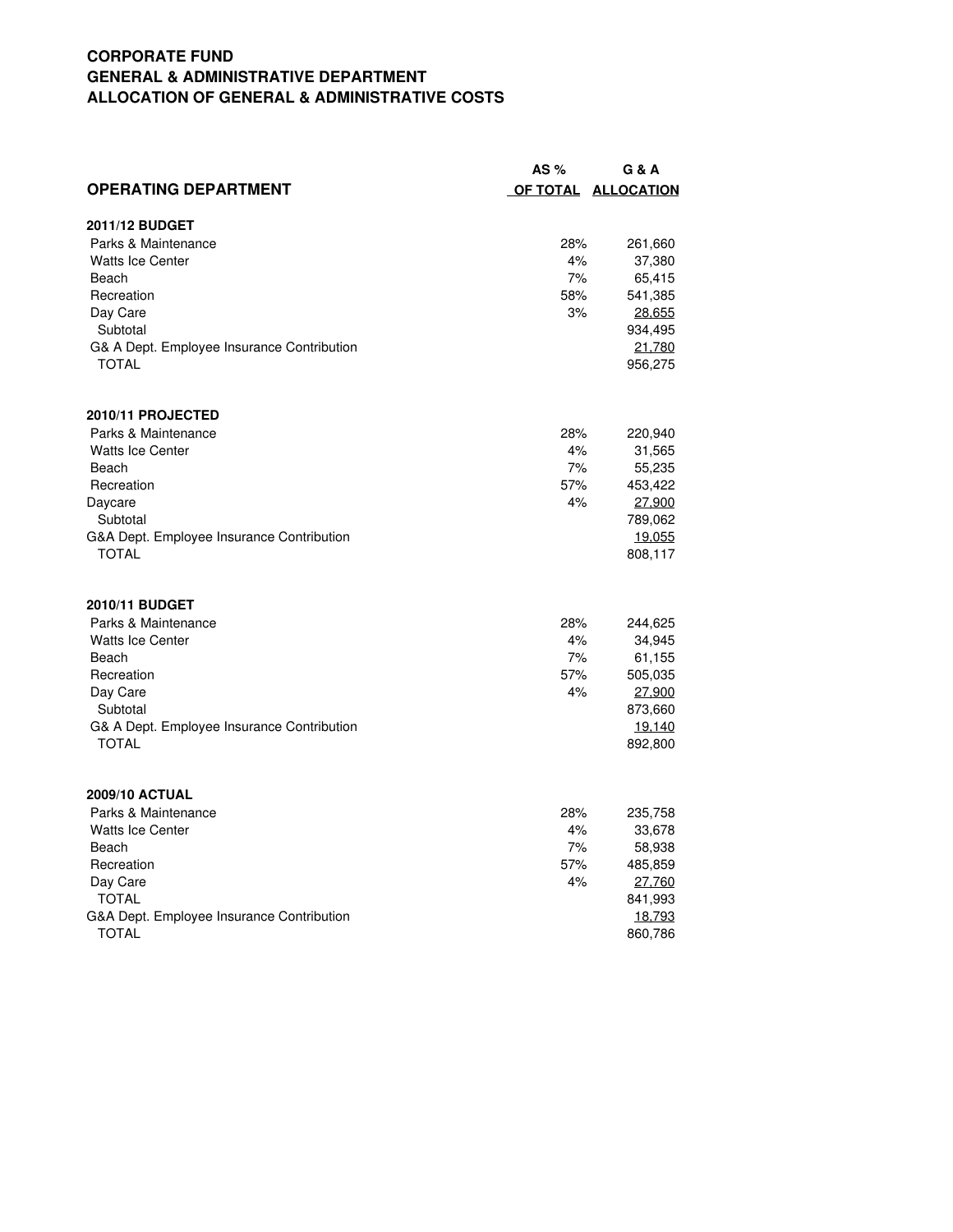## **GLENCOE PARK DISTRICT FY 2011/12 BUDGET FUND BALANCE SUMMARY**

#### **TABLE IV**

| 2/28/2010<br><b>ACTUAL</b> | 2/28/2011<br><b>PROJECTD</b>                        | 2/28/2012<br><b>PROJECTD</b>                                      | 2/28/2012<br>Fund Balance %<br>(of FY11/12 expds)                                                     |
|----------------------------|-----------------------------------------------------|-------------------------------------------------------------------|-------------------------------------------------------------------------------------------------------|
|                            |                                                     |                                                                   |                                                                                                       |
| \$268,131                  | \$537,640                                           | \$855,077                                                         |                                                                                                       |
| \$34,300                   | \$34,300                                            | \$34,300                                                          |                                                                                                       |
| \$298,984                  | \$403,060                                           | \$430,643                                                         |                                                                                                       |
| \$601,415                  | \$975,000                                           | \$1,320,020                                                       | 61%                                                                                                   |
|                            |                                                     |                                                                   |                                                                                                       |
| \$380,834                  | \$615,612                                           | \$555,232                                                         |                                                                                                       |
| \$483.202                  | \$610.843                                           | \$682,350                                                         |                                                                                                       |
| \$864,036                  | \$1,226,455                                         | \$1,237,582                                                       | 36%                                                                                                   |
|                            |                                                     |                                                                   |                                                                                                       |
| \$1,445                    | \$23,496                                            | \$90,969                                                          | 65%                                                                                                   |
| \$221,131                  |                                                     |                                                                   | 46%                                                                                                   |
|                            |                                                     |                                                                   | 23%                                                                                                   |
| \$99,423                   |                                                     |                                                                   | 57%                                                                                                   |
|                            |                                                     |                                                                   | 62%                                                                                                   |
|                            |                                                     |                                                                   | 64%                                                                                                   |
| \$2,042,023                | \$2,846,427                                         | \$3,267,033                                                       |                                                                                                       |
|                            |                                                     |                                                                   |                                                                                                       |
|                            | \$235,358                                           | \$185,358                                                         |                                                                                                       |
| \$39,787                   | \$334,256                                           | \$97,231                                                          |                                                                                                       |
| \$0                        | \$0                                                 | \$0                                                               |                                                                                                       |
| \$0                        | \$0                                                 | \$0                                                               |                                                                                                       |
| \$218,534                  | \$242,875                                           | \$227,863                                                         |                                                                                                       |
| \$8,000                    | \$8,000                                             | \$8,000                                                           |                                                                                                       |
| \$215,509                  | \$820,489                                           | \$518,452                                                         |                                                                                                       |
| \$2,257,532                | \$3,666,916                                         | \$3,785,485                                                       |                                                                                                       |
|                            | <b>FUND BAL</b><br>\$197,817<br>\$49,346<br>\$7,410 | <b>FUND BAL</b><br>\$248,356<br>\$36,325<br>\$5,724<br>(\$50,812) | <b>FUND BAL</b><br>\$243,987<br>\$224,927<br>\$291,402<br>\$87,084<br>\$73,092<br>\$22,317<br>\$6,724 |